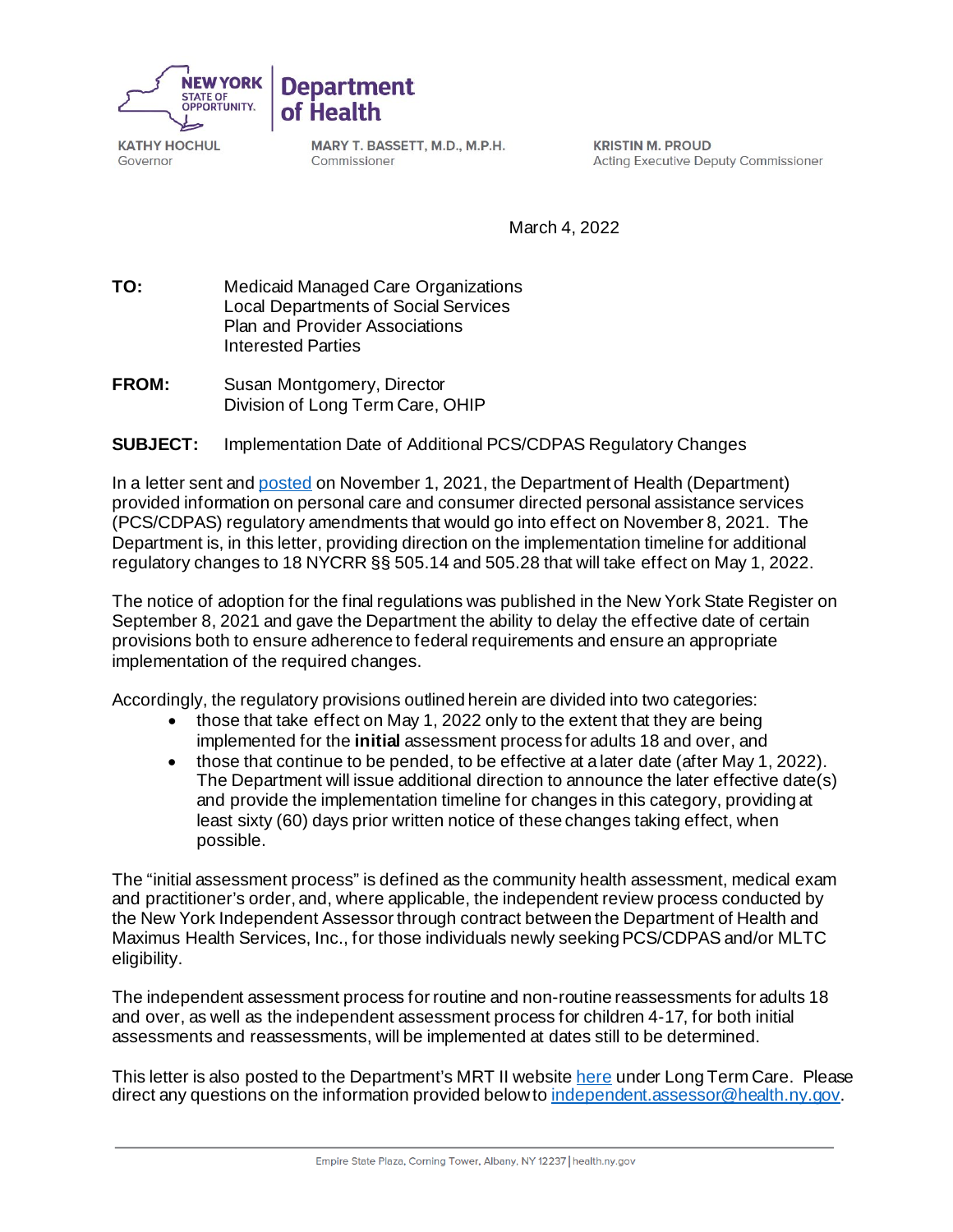## **REGULATORY AMENDMENT PROVISIONS IN EFFECT ON MAY 1, 2022, ONLY TO THE EXTENT TO IMPLEMENT THE NEW YORK INDEPENDENT ASSESSOR FOR THE INITIAL ASSESSMENT PROCESS FOR ADULTS 18 AND OVER**

**Section 505.14(a)(1):** Amended to align the "personal care services" definition with statutory requirements that such services be ordered by a qualified and independent practitioner, and not the individual's attending physician.

**Section 505.14(b)(1) and the opening paragraph of section 505.28(d)**: Added to provide an overview of the assessment process, which includes an independent assessment, a medical examination and practitioner order, an evaluation of the need and cost-effectiveness of services, the development of the plan of care, and, when required, an additional independent medical review for high needs cases. The paragraph further provides for how portions of the process may be conducted through telehealth modalities.

**Sections 505.14(b)(2)(i) and 505.28(d)(1)**: Added to describe the independent assessment which is performed by an independent assessor as opposed to the LDSS or MMCO. The independent assessment contains most of the elements of the current social and nursing assessments. Other portions of the current social and nursing assessments have either become unnecessary or remain the responsibility of the LDSS or MMCO to perform. For example, the nursing assessment requirements to review the practitioner order and document the primary diagnosis code have become moot because, under the proposed regulation, the medical examination that leads to a practitioner order will occur after the independent assessment.

**Sections 505.14(b)(2)(ii) and 505.28(d)(2)**: Added to describe the independent medical examination and practitioner order. Most of the examination and practitioner order requirements remain the same, such as the licensure, documentation, and practitioner signature requirements. However, the medical professionals who perform the examination and sign the practitioner order must be employed by or contracted with an entity designated by the Department of Health. Consequently, the 30-day deadline for the order to be provided after the examination has been eliminated. Also, as required by statute, the medical professionals who perform the examination and sign the practitioner order must be independent, meaning that they must not have a prior established provider-patient relationship with the individual.

**Sections 505.14(b)(2)(iii) and 505.28(d)(3)**: Added to describe the LDSS or MMCO responsibilities related to the assessment process. The LDSS or MMCO remain responsible for significant portions of the current assessment process requirements, including a) the review of other available services and supports to determine costeffectiveness, b) determining frequency of nursing supervision, c) determining the individual's preferences and social and cultural considerations for the receipt of care; d) heightened documentation requirements for 24-hour cases, and e) the development of the plan of care. In addition, before developing a plan of care or authorizing services, the LDSS or MMCO must review the independent assessment and practitioner order by the independent assessor and independent medical professional. Also, prior to authorizing more than 12 hours of services per day on average, the LDSS or MMCO must refer the case to the independent review panel, for an additional independent medical review of the individual and plan of care, and must consider the recommendation of the independent review panel when finalizing the plan of care and in its decision to authorize such services.

**Sections 505.14(b)(2)(iv) and 505.28(d)(4)**: Added to require the LDSS or MMCO to coordinate with the entity or entities providing independent assessment and practitioner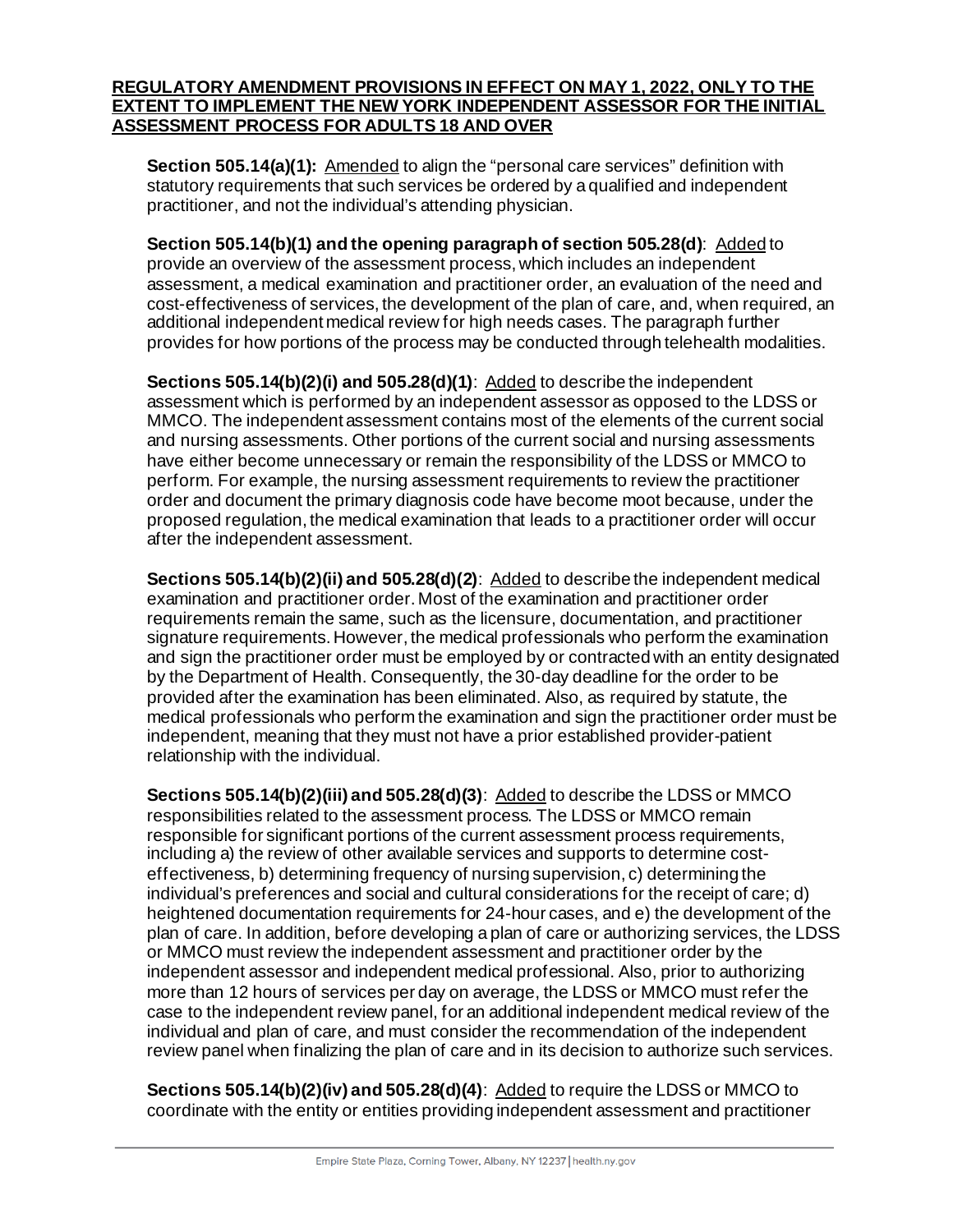services. These sections also describe the process for resolving mistakes and clinical disagreements in the assessment process, as well as sanctions for failure to cooperate and abuse of the resolution process.

**Sections 505.14(b)(2)(v) and 505.28(d)(5)**: Added to describe the revised independent medical review process. Under the revised process, an independent medical review must be obtained when the LDSS or MMCO proposes to authorize more than 12 hours of services per day on average. The review is performed by an independent panel of medical professionals and coordinated by a lead physician. The lead physician cannot be the practitioner who was involved in the initial examination or practitioner order. The lead physician, or another member of the panel, may evaluate the individual, consult with other providers and individuals, and obtain other medical records that may be relevant to the panel's recommendation. When the independent medical review is complete, the lead physician shall produce a report to the LDSS or MMCO providing the panel's recommendation on whether the plan of care is reasonable and appropriate to maintain the individual's health and safety in his or her home. The recommendation may not include a specific amount or change in amount of services.

**Sections 505.14(b)(3)(i) and 505.28(g)(1)**: Added to require the independent assessment and practitioner order processes to be completed at least annually and in sufficient time to allow LDSSs and MMCOs to, when needed, comply with all applicable federal and state time frames for notice and determination of services.

**Sections 505.14(b)(3)(ii) and 505.28(g)(2):** Added to require that all determinations by the LDSS must be made with reasonable promptness, not to exceed seven business days after receipt of both the independent assessment and practitioner order, or the independent review panel recommendation if applicable, except as provided under the immediate need process.

**Sections 505.14(b)(3)(iii) and 505.28(g)(3):** Added to provide that MMCOs must make a determination and provide notice to current enrollees within the timeframes provided in their contract with the Department of Health, or as otherwise required by Federal or state statute or regulation.

**Sections 505.14(b)(4)(i) and (b)(4)(ii) and 505.28(e)(1)(i) and (e)(1)(ii)**: Added to provide that an individual's eligibility for services must be established prior to authorization, and that authorization must occur prior to the provision of services.

**Sections 505.14(b)(4)(iii) and 505.28(e)(1)(iii)**: Added to provide that the authorization and reauthorization of services must be based on and reflect the assessment process and any exceptions to that process applicable to reauthorizations.

**Sections 505.14(b)(4)(vi) and 505.28(e)(4)**: Added to require the LDSS or MMCO to consider the recommendation of the independent review panel prior to authorizing more than 12 hours of services.

**Sections 505.14(b)(6) and (7) and 505.28(I):** Amended to align the immediate need process with the new assessment process. An individual must first provide to the LDSS a statement of need for personal care services from a physician with direct knowledge of the applicant's condition and an attestation of immediate need, before the individual is considered to have an immediate need.

**Section 505.14(g)(3), (g)(4), and (g)(5):** Amended to remove from case management